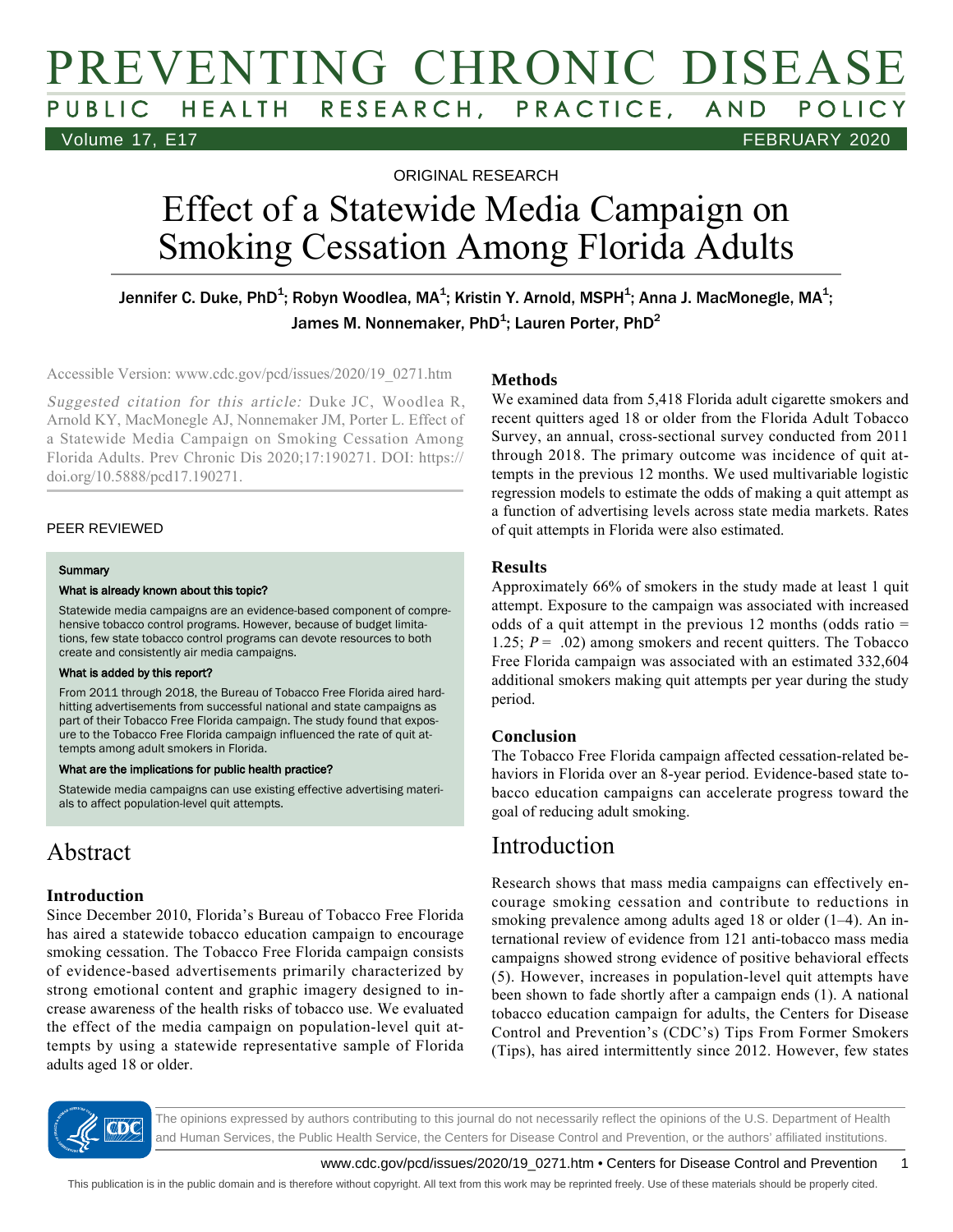have maintained robust paid media campaigns in recent years because of funding constraints (6).

As a result of a ballot initiative, the Florida Constitution was amended in 2007 to allocate funds to a comprehensive statewide tobacco education program. The Florida Department of Health Bureau of Tobacco Free Florida is one of the largest statewide tobacco control programs in the United States. The program's goal is to protect people from the health hazards of using tobacco by discouraging its use. From 2011 through 2018, the bureau invested approximately \$160 million in paid advertising to educate residents about the health risks of tobacco use and the dangers of secondhand smoke exposure. The Tobacco Free Florida media campaign (TFF) primarily used advertisements with highly emotional or graphic content; such content is more likely to be attended to and perceived as effective than less hard-hitting content (7–9). Empirical studies indicate that highly emotional advertisements or those that include graphic imagery are effective in promoting cessation, whereas other types are not as effective (10–12).

The extent to which Florida's statewide campaign affects behavior change at the population level is a crucial question for both state and federal agencies given their limited resources and the high cost of airing televised mass media campaigns. Our study examined the association between exposure to the state's anti-tobacco television advertisements and quit attempts among smokers and recent quitters over an 8-year period.

### Methods

### Data source

The Florida Adult Tobacco Survey (13) is an annual cross-sectional survey that assesses tobacco use and behavior among adults aged 18 or older in Florida. The survey uses a random digit dialing method for selecting a new group of participants each year from a landline telephone sample. In 2013, the sampling criteria expanded to include cellular telephone users. The TFF campaign launched in late 2010, and we examined data collected from March 2011 through September 2018 for our study. Of the 48,538 participants from these years, 7,330 current smokers and recent quitters provided information on quit attempts made in the past year and a valid zip code or county of residence. The analysis sample of 5,418 people consisted of participants with complete demographic and smoking-related data used in the analytic models.

Response rates were available from 2013 through 2018 and were as follows: 10.7% for 2013, 9.1% for 2014, 8.8% for 2015, 7.8% for 2016, 8.7% for 2017, and 6.5% for 2018 (14). To produce reliable estimates of the population parameters, we used analysis weights that accounted for unequal probabilities of selection and adjusted for nonresponse. Five sampling distributions were also used to calculate weights that resulted in annual samples representative of the Florida adult population: age, sex, race/ethnicity, educational attainment, and telephone category (cellular telephone, landline, or both).

TFF ran paid advertising on television, radio, the internet, and other outlets from December 2010 through September 2018 to educate Floridians. TFF advertisements contained strong emotional content and graphic imagery designed to increase awareness of the health risks of tobacco use and dangers of secondhand smoke, with the expressed goal of increasing smokers' interest in quitting. A small number of motivational advertisements complemented these messages by aiming to increase smokers' self-efficacy to quit and their knowledge of effective cessation practices and services (Table 1).

### **Measures**

The independent variable of interest in the statistical model was exposure to TFF television advertisements. We measured exposure by using target rating points (TRPs), which are the standard unit of measurement for media delivery (4). TRPs are the product of 2 measures: the percentage of a target population potentially exposed to advertisements (reach) and the average number of times advertisements are aired (frequency) over a time period. For example, if 50% of the target population was exposed to 2 advertisements during a week, then the weekly TRPs value is 100. Because TRPs measure potential exposure rather than actual exposure, they offer the advantage of being exogenous to the respondent and therefore not susceptible to the bias inherent in self-reported measures of exposure. We used weekly TRPs for each of Florida's 10 designated marketing areas (DMAs) for the target audience of adults aged 18 to 54 to create a past-year cumulative TRPs measure. For each respondent, the TRPs value was the sum of weekly TRPs specific to their DMA of residence for the 52 weeks before their survey date. Past-year TRPs for respondents in the analysis sample ranged from 1,233 to 8,477 TRPs, with an unweighted average of 3,887 TRPs and a weighted average of 4,190 TRPs.

Quit attempts, which mark progress in achieving successful tobacco cessation, are the standard outcome measure of effectiveness for anti-tobacco mass media campaigns. The outcome variable was whether a respondent made a quit attempt during the past year: "During the past 12 months, have you stopped smoking for one day or longer because you were trying to quit smoking?" Interviewers asked this question only if a person reported 1) smoking at least 100 cigarettes in their life and 2) smoking cigarettes "some days" or "every day" at the time of the survey. We in-

The opinions expressed by authors contributing to this journal do not necessarily reflect the opinions of the U.S. Department of Health and Human Services, the Public Health Service, the Centers for Disease Control and Prevention, or the authors' affiliated institutions.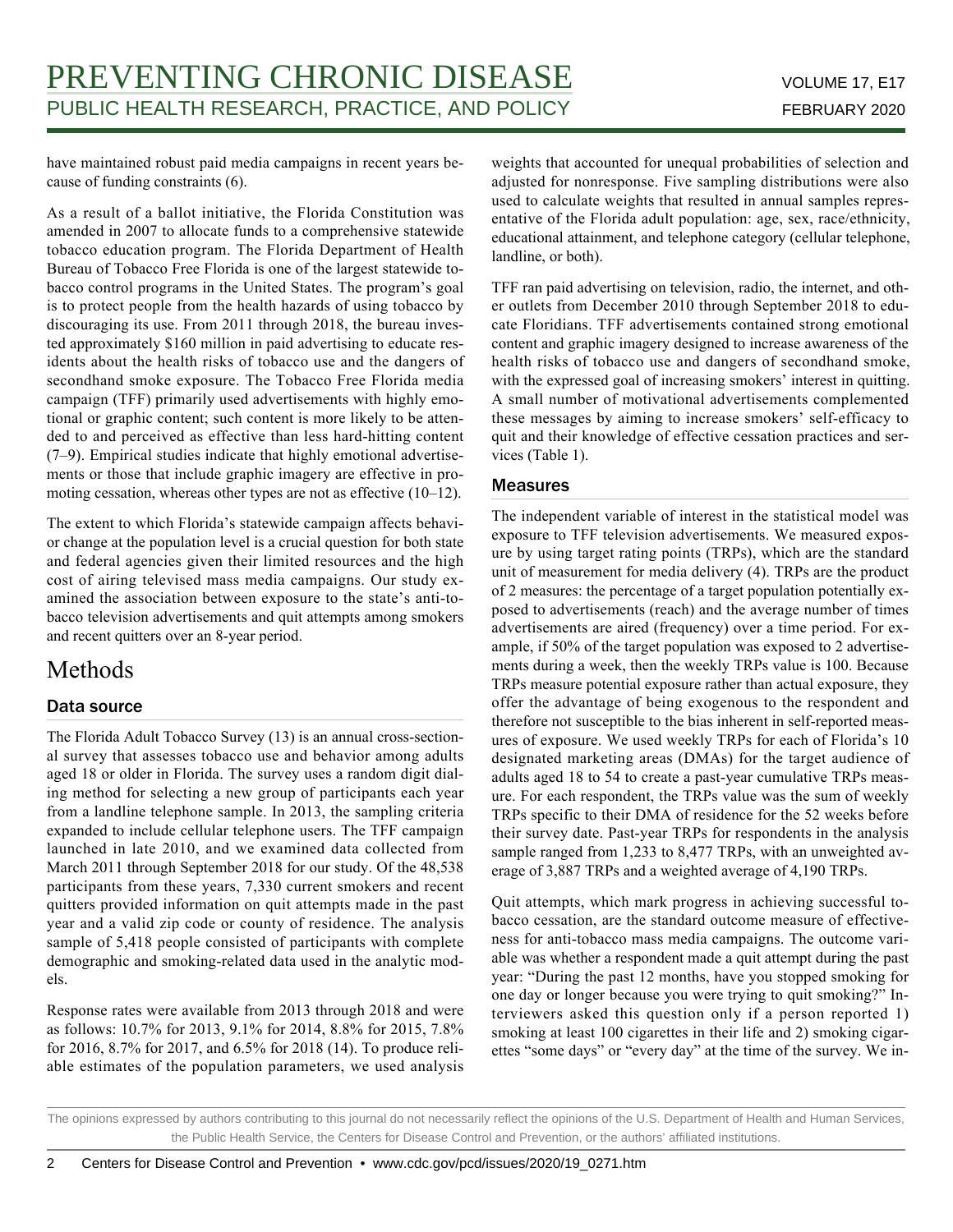cluded recent quitters, defined as former cigarette smokers who successfully stopped smoking in the past year, in the group of respondents who made a quit attempt in the past year.

Demographic and smoking-related variables included indicators for 4 age categories (age 18–24 was used as the reference); an indicator for male (female was the reference category); indicators for non-Hispanic black, Hispanic, and other non-Hispanic race/ ethnicity (non-Hispanic white was the reference category); employment (employed for wages/self-employed versus neither); indicators for 4 educational attainment categories (less than completion of high school was the reference category); the presence of a youth under the age of 18 in the household; and the heaviness of smoking index (HSI). HSI incorporates responses to 2 questions: "On average, on days when you smoked during the past 30 days, about how many cigarettes did you smoke a day?" and "On the days that you smoke, how soon after you wake up do you have your first cigarette?" Each item response had a value between 0 and 3, producing an HSI ranging from 0 to 6. A higher HSI reflects greater nicotine dependence (ie, more cigarettes smoked and smoking soon after waking).

We also used 2 media-related variables to control for time spent watching television and exposure to the CDC's national Tips advertisements, which intermittently ran concurrent to TFF campaign advertisements. The wording of the item assessing time spent watching television changed twice over the years analyzed. From 2011 through 2015 it read "Please think back to the last 7 days. On average, how many hours per day did you watch television?" In 2016, the item changed to: "Think about how much you watched television yesterday. About how much time did you spend watching television shows or movies on any platform including a television set, a computer, a laptop, a tablet, a smartphone, or an iPod or MP3 player?" In 2017, the item changed to: "About how much time did you spend watching television shows or movies yesterday? Include time spent watching on a television, computer, laptop, tablet, or smartphone." We created a dichotomous measure based on the median split of responses. We measured potential exposure to Tips advertisements for each respondent by summing Tips TRPs in the DMA of residence for 1 year before the respondent's survey date.

### Statistical analysis

We used a multivariable logistic regression model to examine the likelihood of making a quit attempt in the past year as a function of past-year TFF campaign TRPs. We divided past-year TRPs by 2,000 to yield estimated odds ratios for the changes in the likelihood of a smoker making a quit attempt in the past year, given a unit increase of 2,000 total TRPs in a media market. Scaling TRPs in this way is a common practice to aid in the interpretation of results when advertisement exposure is the independent variable of interest (10,15). As in other media studies (2), the model included demographic, smoking-related, and media-related control variables known to influence quit attempts. In addition, we included an indicator for the DMA in which respondents resided and a linear yearly time trend. At least 2 potential confounders used in other media studies were unavailable in the survey: diagnosis of chronic health conditions and diagnosis of mental health conditions (16).

As in other assessments of the effect of smoking cessation media campaigns on quit attempts, we included numerous additional variables in the multivariable logistic regression model (2,10,17). Three variables — presence of another smoker in the home, having rules about smoking in the home, and income — were not significantly associated with quit attempts in either bivariate or multivariable models; they were excluded from the final model specification. We tested other functional forms for the TRPs variable (eg, square root, parabolic) in alternate models, but these changes did not increase the model's goodness of fit. The analysis sample size  $(N = 5,418)$  was sufficient for reliably identifying effects at a 5% significance level.

We calculated the percentage of smokers who made quit attempts attributable to the TFF campaign by taking the difference between the actual quit attempt percentage from the analysis sample and the predicted quit attempt percentage in a hypothetical scenario where exposure to the campaign was 0 for each year of the analysis sample. We then applied these differences in quit attempt rates to corresponding annual state populations of smokers in Florida (18). We performed all statistical analyses using Stata MP version 15.1 (StataCorp LLC).

### Results

The sample of 5,418 current smokers and recent quitters in Florida from 2011 through 2018 was evenly split between women and men, with similar unweighted and weighted distributions by race/ ethnicity (Table 2). Almost 40% of the sample was aged 55 or older. Unweighted income distributions were similar to weighted estimates. Overall, 66% (95% CI, 64.0%–67.7%) of adult smokers in the sample made a quit attempt in the past 12 months. Potential exposure to the campaign was high, with a mean annual TRPs value of 4,190 for the sample, exceeding CDC guidelines for effective campaign reach for a mass media campaign (6).

Results from the multivariable logistic regression model (Table 3) indicated that for each increase of 2,000 past year TRPs, a smoker in Florida was 25% more likely to make a quit attempt during that same year (OR = 1.25,  $P = .02$ ). Hispanic smokers were more likely to make a quit attempt than non-Hispanic white adults.

The opinions expressed by authors contributing to this journal do not necessarily reflect the opinions of the U.S. Department of Health and Human Services, the Public Health Service, the Centers for Disease Control and Prevention, or the authors' affiliated institutions.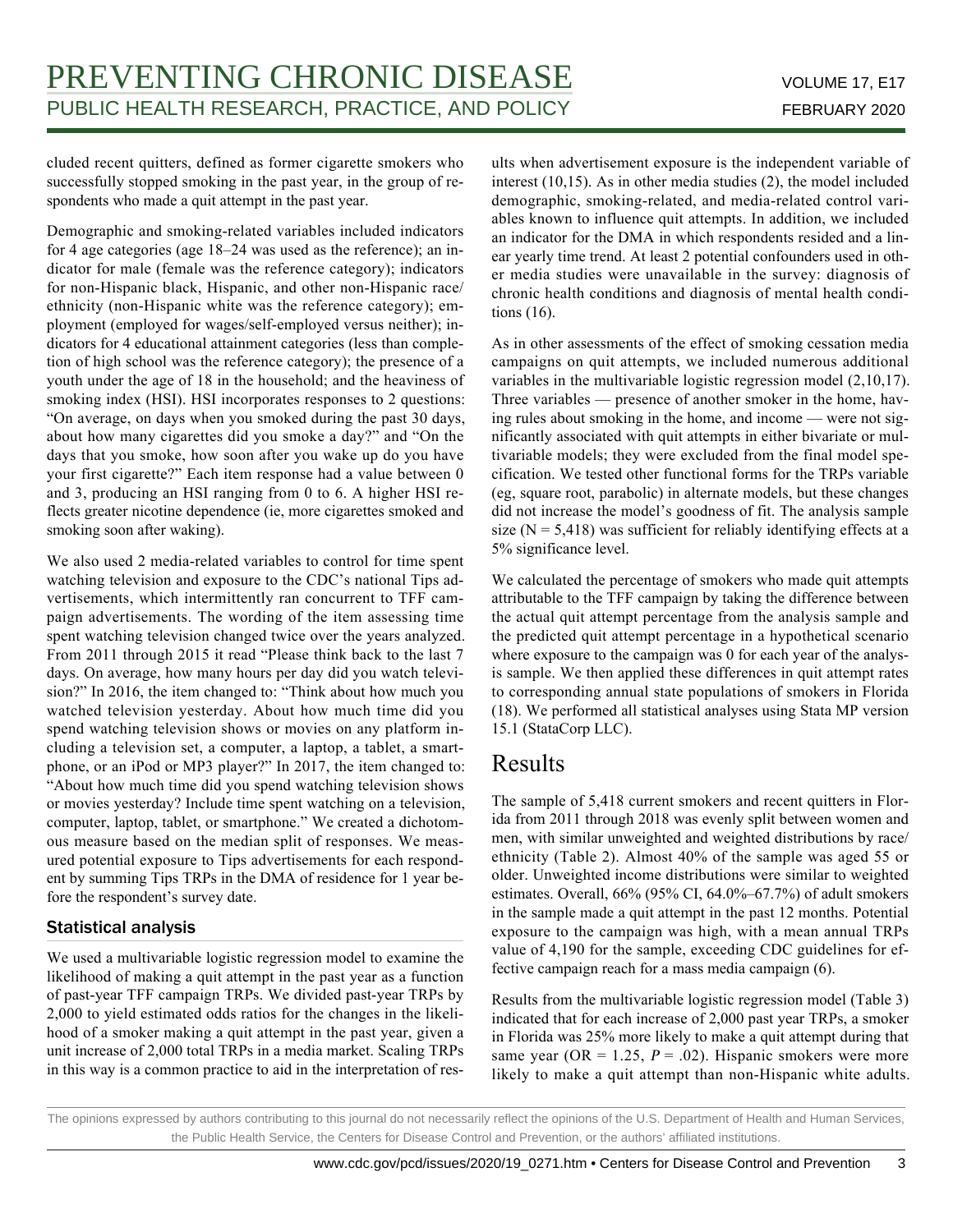# PREVENTING CHRONIC DISEASE VOLUME 17, E17 PUBLIC HEALTH RESEARCH, PRACTICE, AND POLICY FEBRUARY 2020

Smokers with children in the household aged younger than 18 years were more likely to try to quit than smokers with no children in the household aged younger than 18 years. Smokers with higher HSI scores were less likely to try to quit than those with lower scores.

By using estimates from the multivariable logistic regression model, we predicted the probability of making a past-year quit attempt at various levels of total annual TFF TRPs. In the hypothetical absence of the campaign, where TRPs were 0, we predicted the overall quit attempt probability for adult Florida smokers to be 55.3% (95% CI, 46.3%–64.4%) (Figure 1). Predicted quit attempt probability increased to  $60.5\%$  (95% CI, 54.7%–64.9%) with the first 2,000 TFF TRPs and then continued to increase, but at a diminishing rate, with larger TRP amounts. The predicted quit attempt probability at the average TRP value for the analysis sample (4,190) was 65.9% (95% CI, 63.7%–67.2%).



Figure 1. Quit attempt probability as a function of past year Tobacco Free Florida target rating points, Florida 2011–2018. Quit attempt probabilities were predicted by using estimates from a logistic regression model that controlled for age, sex, race/ethnicity, nicotine dependence, children younger than 18 years of age residing in the home, educational attainment, employment status, potential exposure to the Centers for Disease Control and Prevention's Tips From Former Smokers campaign, time spent watching television, media market, and year. Error bars show 95% confidence intervals. The average number of target rating points (TRPs) was 4,190.

To illustrate the influence of the campaign on quit attempts, we estimated the annual number of Florida smokers who made quit attempts attributable to the TFF campaign during the study period. The overall difference between the actual quit attempt percentage for the sample and the predicted quit attempt percentage in a hypothetical scenario where no exposure to the campaign occurred (ie,  $TRPs = 0$ ) was 10.5 percentage points (95% CI, 1.5–19.6) for the study period, and differences varied from 6.6 to 14.7 percentage points annually across survey years. Applied to the state population of adult smokers in Florida, we estimated that from 2011 through 2018, the TFF campaign was associated with a population weighted average of 332,604 additional smokers making quit attempts per year (or 17% of all smokers who made quit attempts), with annual estimates ranging from 183,369 additional smokers making quit attempts in 2016 to 443,044 additional smokers making quit attempts in 2011 (Figure 2).



Figure 2. Estimated number of smokers with past year quit attempts attributable to the Tobacco Free Florida (TFF) campaign. These estimates were calculated by taking the annual overall difference between the actual quit attempt percentage for the sample and the predicted quit attempt percentage in a hypothetical scenario where no exposure to the campaign occurred (ie, target rating points = 0), and then applying that difference to the state population of adult smokers in Florida.

### **Discussion**

Ours is the first study to assess the multiyear impact of Florida's tobacco education campaign on statewide quit attempts in the context of other nationwide mass media campaigns airing over the past 8 years. We examined the association between temporal and geographic variation in campaign exposure and quit attempts over an 8-year period. Our study used an exogenous measure of media dose, market-level TRPs, which is the most rigorous approach to measurement in natural experiments like media campaigns when control groups are unfeasible (19). Our study suggests that statewide mass media campaigns make an important public health impact by increasing population-level quit attempts, which then increases the number of sustained quitters and reduces smoking prevalence. Data on adult smoking prevalence in Florida during the study period support this conclusion. Adult smoking rates in Florida declined substantially, from 19.3% in 2011 to 14.5% in 2018 (20). These findings also add to the knowledge base for the study of state public health campaigns in real-world settings. Statewide campaigns can complement national tobacco education campaigns that do not air continuously throughout the year nationwide or in Florida.

This study has several limitations. First, the data are cross-sectional and thus show an association between TRPs and quit attempts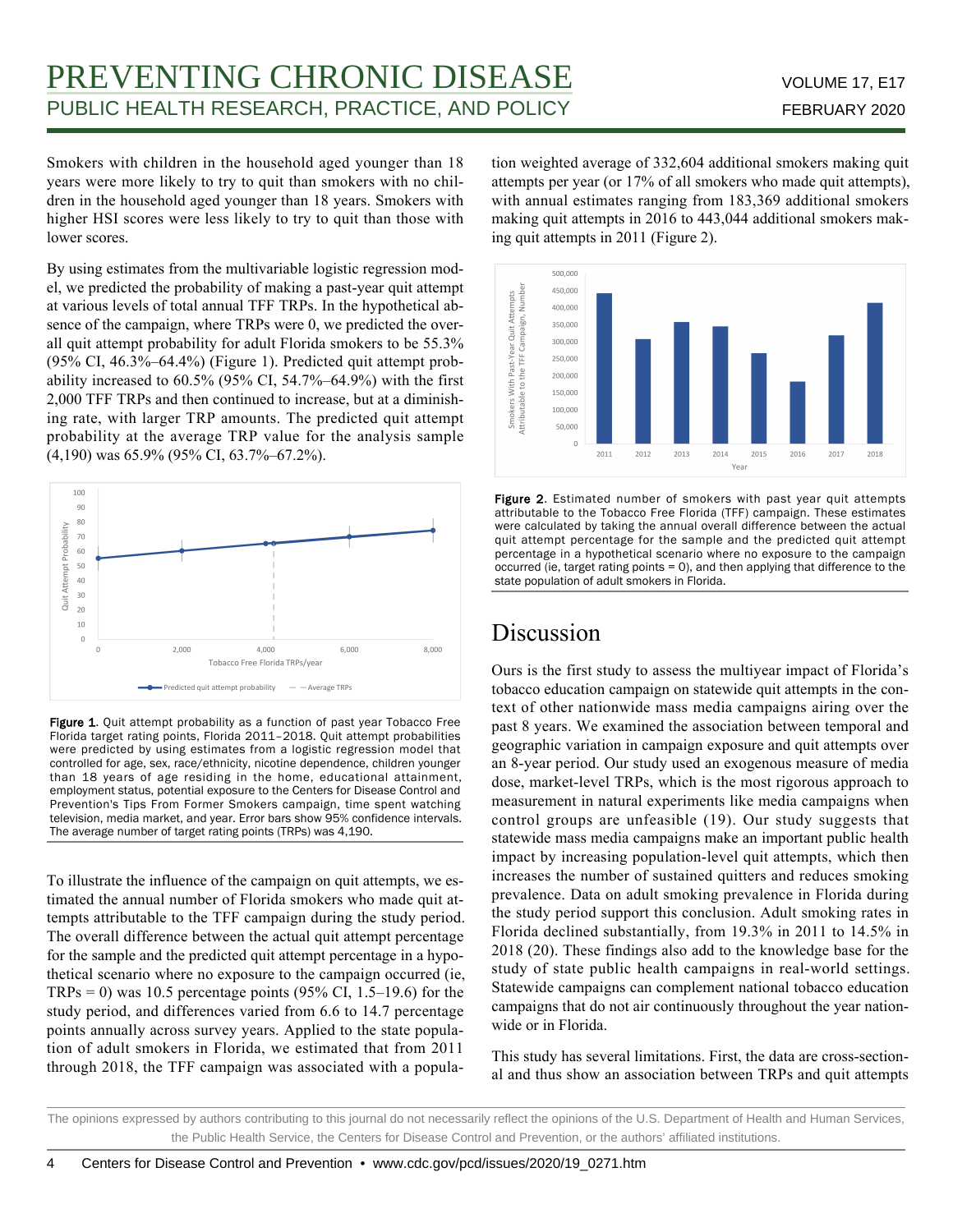that is not as strong as in longitudinal designs (2). Second, TRPs are measured at the market level rather than the individual level and thus represent potential as opposed to actual campaign exposure. TRPs are preferred to other available exposure measures (eg, self-reported exposure) because they are exogenous to the individual and not subject to selective attention bias. The use of TRPs may limit the overall variability in the exposure variable and lower statistical power to detect campaign effects. Third, although the model examined exposure to other tobacco-related media campaigns, the multicollinearity we observed with the time trend resulted in a model that may not fully account for the independent or synergistic effects with national cessation campaigns. Fourth, media data for other important media channels such as online advertising could not be included in the exposure variable because of measurement limitations. A final limitation was the relatively low response rates for this study, which may increase the risk of error for estimates. In the past decade, response rates have been declining for national and state surveillance systems (21).

Despite their positive benefits to public health, state tobacco control programs were outspent almost 10 to 1 by the tobacco industry in Florida during the study period (22). State media campaigns like the Tobacco Free Florida campaign are critical to counter tobacco industry marketing and continue to reduce smoking prevalence. In combination with other comprehensive tobacco control efforts, media campaigns can reduce the morbidity and mortality associated with smoking-related diseases in Florida. Estimates indicate that for every pack of cigarettes purchased in Florida, the state spends \$12.28 in smoking-related health costs and lost productivity (23). Given the financial burden of health care costs on states, this study suggests that continued funding of state mass media campaigns contributes to reductions in future tobacco use and the resulting public health burden to Florida.

## Acknowledgments

Funding for this study was provided by a contract with the Florida Department of Health (contract no. COTGC). No copyrighted material, surveys, instruments, or tools were used in this article.

# Author Information

Corresponding Author: Jennifer Duke, PhD, Center for Health Policy Science and Tobacco Research, 3040 E. Cornwallis Rd, Research Triangle Park, NC 27709. Telephone: 919-485-2669. Email: jduke@rti.org.

Author Affiliations: <sup>1</sup>RTI International, Research Triangle Park, North Carolina. <sup>2</sup>Florida Department of Health, Tallahassee, Florida.

## References

- 1. Durkin S, Brennan E, Wakefield M. Mass media campaigns to promote smoking cessation among adults: an integrative review. Tob Control 2012;21(2):127–38.
- 2. Davis KC, Patel D, Shafer P, Duke J, Glover-Kudon R, Ridgeway W, et al. Association between media doses of the Tips From Former Smokers campaign and cessation behaviors and intentions to quit among cigarette smokers, 2012–2015. Health Educ Behav 2018;45(1):52–60.
- 3. National Cancer Institute. The role of the media in promoting and reducing tobacco use. Tobacco Control Monograph No 19. NIH Pub No 07-6242. Bethesda (MD): National Institutes of Health; 2008.
- Wakefield MA, Spittal MJ, Yong HH, Durkin SJ, Borland R. 4. Effects of mass media campaign exposure intensity and durability on quit attempts in a population-based cohort study. Health Educ Res 2011;26(6):988–97.
- 5. Wakefield MA, Loken B, Hornik RC. Use of mass media campaigns to change health behaviour. Lancet 2010; 376(9748):1261–71.
- Centers for Disease Control and Prevention. Best practices for 6. comprehensive tobacco control programs — 2014. Atlanta (GA): US Department of Health and Human Services; Centers for Disease Control and Prevention, National Center for Chronic Disease Prevention and Health Promotion, Office on Smoking and Health; 2014.
- 7. Nabi RL. A cognitive–functional model for the effects of discrete negative emotions on information processing, attitude change, and recall. Commun Theory 1999;9(3):292–320.
- 8. Biener L, McCallum-Keeler G, Nyman AL. Adults' response to Massachusetts anti-tobacco television advertisements: impact of viewer and advertisement characteristics. Tob Control 2000;9(4):401–7.
- 9. Davis KC, Nonnemaker JM, Farrelly MC, Niederdeppe J. Exploring differences in smokers' perceptions of the effectiveness of cessation media messages. Tob Control 2011; 20(1):26–33.
- 10. Farrelly MC, Duke JC, Davis KC, Nonnemaker JM, Kamyab K, Willett JG, et al. Promotion of smoking cessation with emotional and/or graphic antismoking advertising. Am J Prev Med 2012;43(5):475–82.
- 11. Durkin SJ, Biener L, Wakefield MA. Effects of different types of antismoking ads on reducing disparities in smoking cessation among socioeconomic subgroups. Am J Public Health 2009;99(12):2217–23.

The opinions expressed by authors contributing to this journal do not necessarily reflect the opinions of the U.S. Department of Health and Human Services, the Public Health Service, the Centers for Disease Control and Prevention, or the authors' affiliated institutions.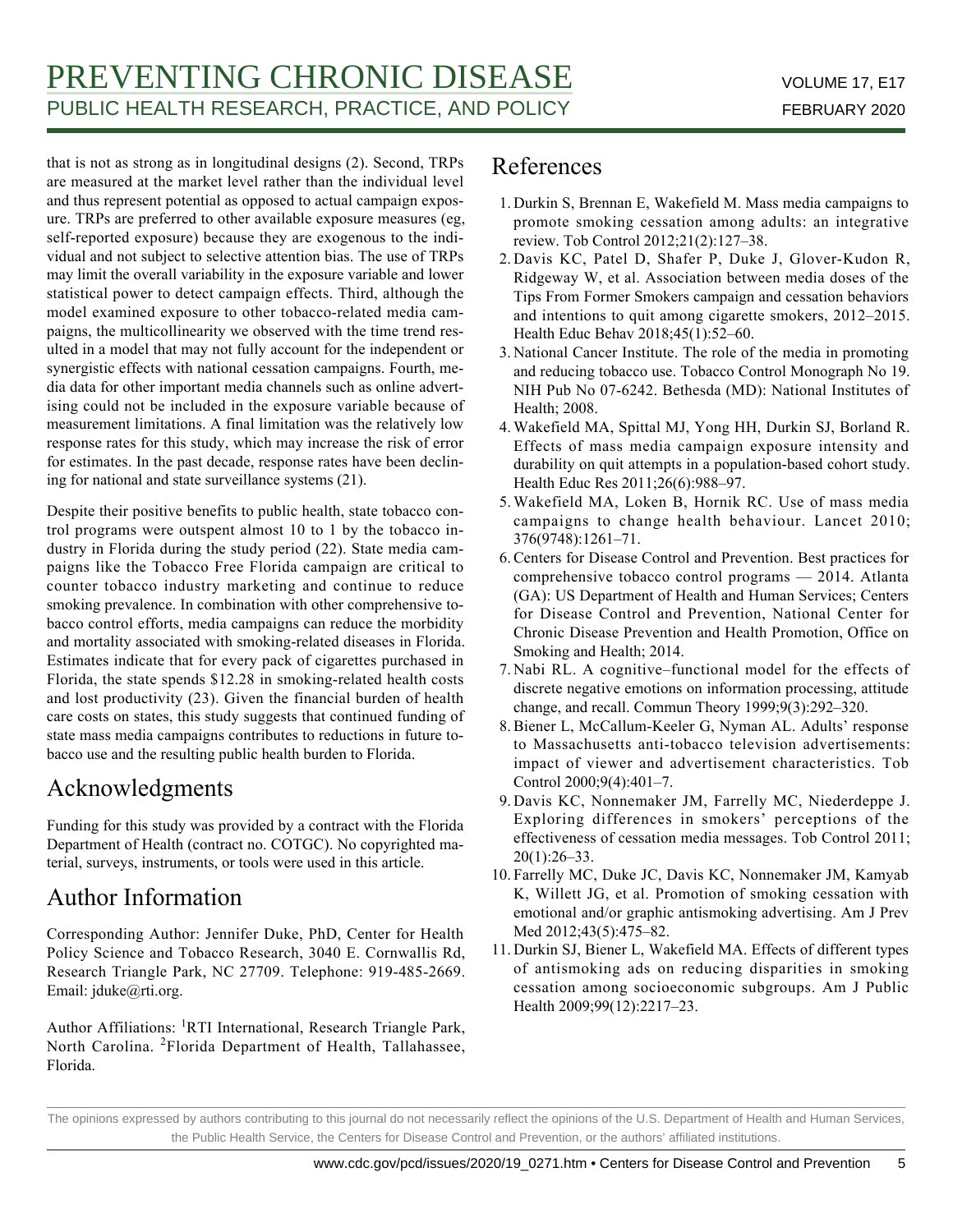- 12. Duke JC, Nonnemaker JM, Davis KC, Watson KA, Farrelly MC. The impact of cessation media messages on cessationrelated outcomes: results from a national experiment of smokers. Am J Health Promot 2014;28(4):242–50.
- 13. Florida Department of Health. Florida Adult Tobacco Survey. http://www.floridahealth.gov/statistics-and-data/survey-data/ index.html. Accessed January 27, 2020.
- 14. American Association for Public Opinion Research. Standard definitions: final dispositions of case codes and outcome rates for surveys. Ninth edition. 2016. https://www.aapor.org/ AAPOR\_Main/media/publications/Standard-Definitions20169theditionfinal.pdf. Accessed June 19, 2019.
- 15. Nonnemaker JM, Dench D, Homsi G, MacMonegle A, Duke J. The effect of exposure to media campaign messages on adult cessation. Addict Behav 2015;49:13–9.
- 16. Neff LJ, Patel D, Davis K, Ridgeway W, Shafer P, Cox S. Evaluation of the National Tips From Former Smokers campaign: the 2014 longitudinal cohort. Prev Chronic Dis 2016;13:E42.
- 17. McAfee T, Davis KC, Alexander RL Jr, Pechacek TF, Bunnell R. Effect of the first federally funded US antismoking national media campaign. Lancet 2013;382(9909):2003–11.
- 18. US Census Bureau. Population Division. Annual estimates of the resident population by sex, age, race, and Hispanic origin for the United States and states: April 1, 2010 to July 1, 2018. https://factfinder.census.gov/bkmk/table/1.0/en/PEP/2018/ PEPASR6H. Accessed July 25, 2019.
- 19. Liu J, Hornik R. Measuring exposure opportunities: using exogenous measures in assessing effects of media exposure on smoking outcomes. Commun Methods Meas 2016;10(2- 3):115–34.
- 20. Centers for Disease Control and Prevention, National 20. Center for Chronic Disease Prevention and Health Promotion, Division of Population Health. BRFSS prevalence and trends data. 2015. https://www.cdc.gov/brfss/brfssprevalence. Accessed Oct 24, 2019.
- 21. Dutwin D, Lavrakas P. Trends in telephone outcomes, 2008–2015. Surv Pract 2016;9(3):1–9.
- 22. Campaign for Tobacco-Free Kids. Broken promises to our children: a state-by-state look at the 1998 tobacco settlement 19 years later. Washington (DC): Campaign for Tobacco-Free Kids; 2017.
- 23. Campaign for Tobacco-Free Kids. State cigarette tax rates and rank, date of last increase, annual pack sales and revenues, and related data. Washington (DC): Campaign for Tobacco-Free Kids; 2019. https://www.tobaccofreekids.org/assets/factsheets/ 0099.pdf. Accessed July 19, 2019.

The opinions expressed by authors contributing to this journal do not necessarily reflect the opinions of the U.S. Department of Health and Human Services, the Public Health Service, the Centers for Disease Control and Prevention, or the authors' affiliated institutions.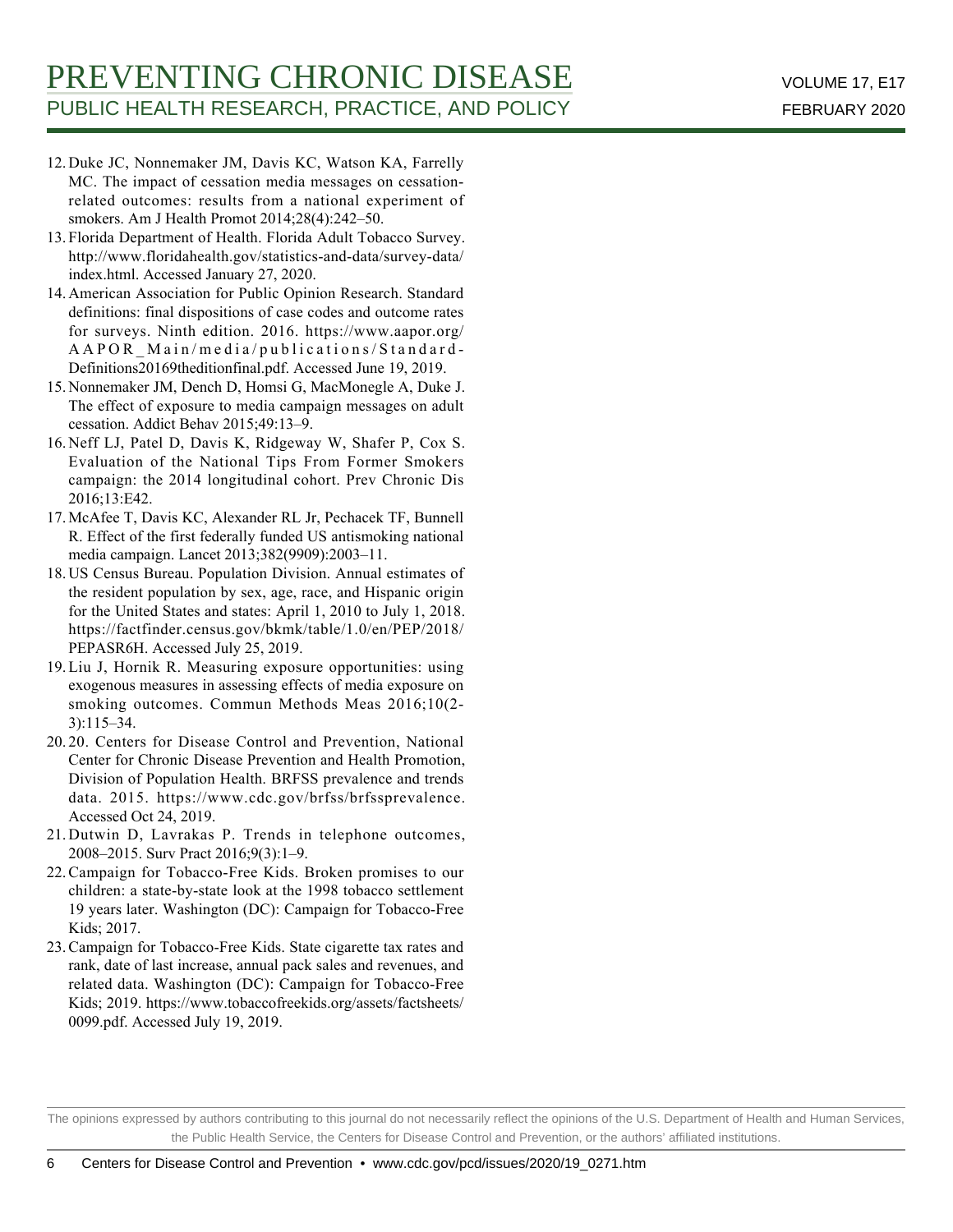# Tables

### Table 1. Tobacco Free Florida Media Campaign Implementation, Television Advertisements, 2010–2018

| <b>Campaign Year</b> | <b>Television Advertisements</b>                  | <b>Campaign Year Summary</b>                                                                                                                                        |  |
|----------------------|---------------------------------------------------|---------------------------------------------------------------------------------------------------------------------------------------------------------------------|--|
| 2010-2011            | Reverse the Damage: Reverse - Heart Attack        | The campaign predominantly featured cessation messaging from several                                                                                                |  |
|                      | Reverse the Damage: Reverse - Lung Cancer         | campaigns with graphic depictions of the health consequences of smoking<br>and emotional appeals about the impact of smoking on family members.                     |  |
|                      | Rick Stoddard: 46 Years                           | The campaign also included advertisements with secondhand smoke<br>messaging.                                                                                       |  |
|                      | Rick Stoddard: Emergency Department               |                                                                                                                                                                     |  |
|                      | (Unspecified Campaign): Apartment                 |                                                                                                                                                                     |  |
|                      | Just Eliminate Lies: Baby Seat                    |                                                                                                                                                                     |  |
|                      | (Unspecified Campaign): Separation                |                                                                                                                                                                     |  |
|                      | Every Cigarette Does Damage: Artery               |                                                                                                                                                                     |  |
|                      | Every Cigarette Does Damage: Lung                 |                                                                                                                                                                     |  |
| 2011-2012            | Every Cigarette Does Damage: Artery               | The campaign featured a mixture of cessation messaging from several                                                                                                 |  |
|                      | Every Cigarette Does Damage: Lung                 | campaigns with graphic depictions of and testimonials about the health<br>consequences of smoking and motivational messaging to offer support and                   |  |
|                      | Quitting Takes Practice: I Know, I Know           | encouragement to quit. The campaign also included advertisements with<br>secondhand smoke messaging.                                                                |  |
|                      | <b>Quitting Takes Practice: Smoker's Helpline</b> |                                                                                                                                                                     |  |
|                      | Reverse the Damage: Reverse - Heart Attack        |                                                                                                                                                                     |  |
|                      | Reverse the Damage: Reverse - Lung Cancer         |                                                                                                                                                                     |  |
|                      | Tobacco. Reality. Unfiltered: This is Justin      |                                                                                                                                                                     |  |
|                      | Tobacco. Reality. Unfiltered: This is Destini     |                                                                                                                                                                     |  |
|                      | (Unspecified Campaign): Don't Stop Fighting       |                                                                                                                                                                     |  |
|                      | (Unspecified Campaign): Apartment                 |                                                                                                                                                                     |  |
|                      | Just Eliminate Lies: Baby Seat                    |                                                                                                                                                                     |  |
|                      | (Unspecified Campaign): Separation                |                                                                                                                                                                     |  |
| 2012-2013            | Tips From Former Smokers: Cessation Tips          | The campaign predominantly featured a mixture of cessation messaging<br>from the Centers for Disease Control and Prevention's Tips From Former                      |  |
|                      | Tips From Former Smokers: Anthem                  | Smokers campaign (https://www.cdc.gov/tobacco/campaign/tips/                                                                                                        |  |
|                      | Tips From Former Smokers: Suzy's Tip              | index.html). At the end of the campaign year, the campaign also included<br>advertisements with secondhand smoke messaging.                                         |  |
|                      | Tips From Former Smokers: Jessica's Asthma Tip    |                                                                                                                                                                     |  |
|                      | Tips From Former Smokers: Roosevelt's Tip         |                                                                                                                                                                     |  |
|                      | Tips From Former Smokers: Buerger's Tips          |                                                                                                                                                                     |  |
|                      | Tips From Former Smokers: Terrie's Tip            |                                                                                                                                                                     |  |
|                      | Reverse the Damage: Reverse - Heart Attack        |                                                                                                                                                                     |  |
|                      | Reverse the Damage: Reverse - Lung Cancer         |                                                                                                                                                                     |  |
|                      | Just Eliminate Lies: Baby Seat                    |                                                                                                                                                                     |  |
|                      | (Unspecified Campaign): Separation                |                                                                                                                                                                     |  |
| 2013-2014            | Tips From Former Smokers: Terrie's Voice Tip      | The campaign predominantly featured a mixture of cessation messaging<br>from the Centers for Disease Control and Prevention's Tips From Former<br>Smokers campaign. |  |
|                      | Tips From Former Smokers: Buerger's Tips          |                                                                                                                                                                     |  |
|                      | Tips From Former Smokers: Nathan's Tip            |                                                                                                                                                                     |  |
|                      | Tips From Former Smokers: Cessation Tips          |                                                                                                                                                                     |  |
|                      | Tips From Former Smokers: Bill's Tip              |                                                                                                                                                                     |  |

(continued on next page)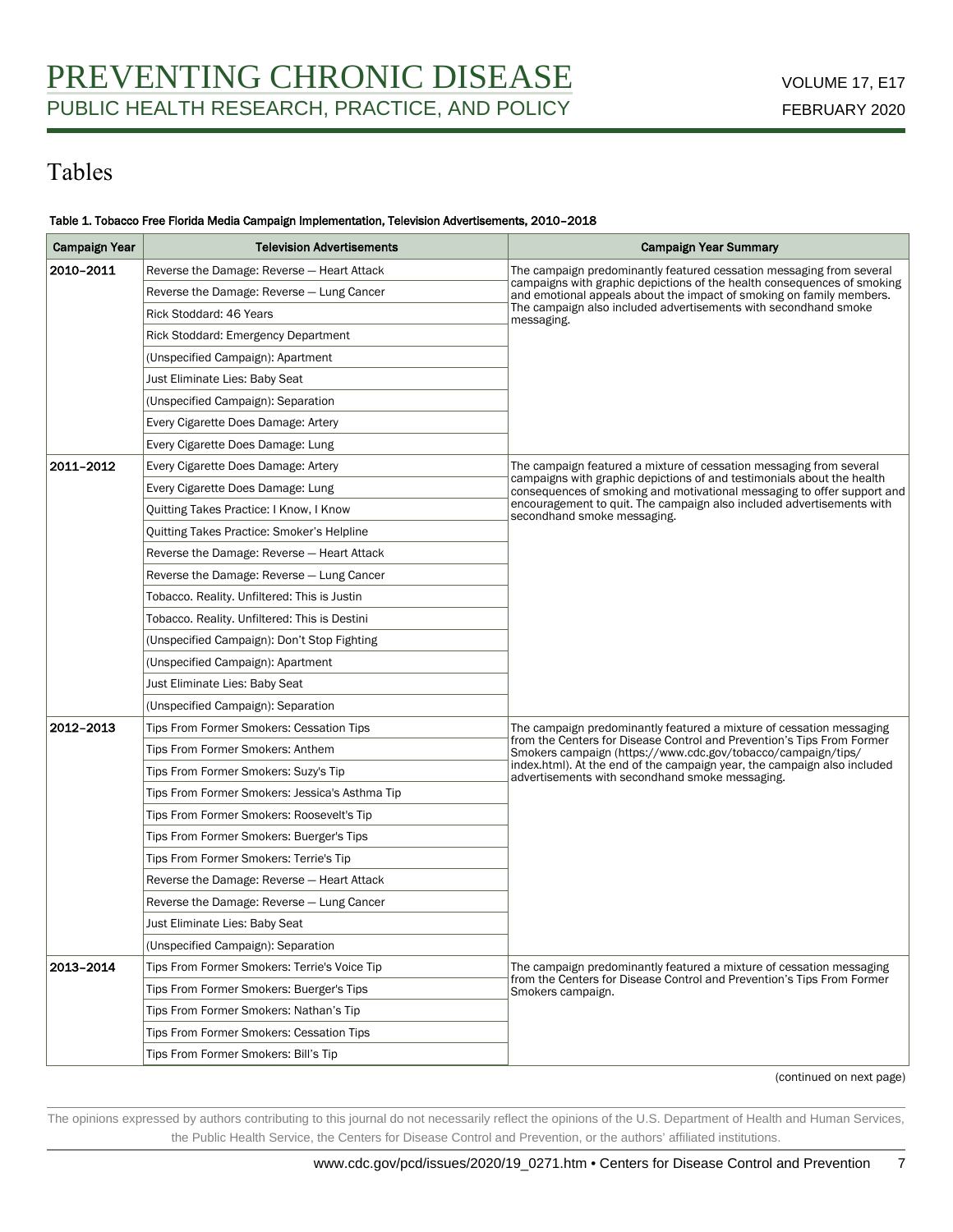#### (continued)

### Table 1. Tobacco Free Florida Media Campaign Implementation, Television Advertisements, 2010–2018

| <b>Campaign Year</b> | <b>Television Advertisements</b>                                | <b>Campaign Year Summary</b>                                                                                                                                                                                                                                                                                                                                                                                                                                                                                                                                                                                                            |  |  |
|----------------------|-----------------------------------------------------------------|-----------------------------------------------------------------------------------------------------------------------------------------------------------------------------------------------------------------------------------------------------------------------------------------------------------------------------------------------------------------------------------------------------------------------------------------------------------------------------------------------------------------------------------------------------------------------------------------------------------------------------------------|--|--|
|                      | Tips From Former Smokers: Tiffany's Tip                         |                                                                                                                                                                                                                                                                                                                                                                                                                                                                                                                                                                                                                                         |  |  |
|                      | Tips From Former Smokers: Anthem                                |                                                                                                                                                                                                                                                                                                                                                                                                                                                                                                                                                                                                                                         |  |  |
|                      | Tips From Former Smokers: Roosevelt's Tip                       |                                                                                                                                                                                                                                                                                                                                                                                                                                                                                                                                                                                                                                         |  |  |
|                      | Tips From Former Smokers: Terrie Teenager                       |                                                                                                                                                                                                                                                                                                                                                                                                                                                                                                                                                                                                                                         |  |  |
|                      | Become an Ex: Start Your Day                                    |                                                                                                                                                                                                                                                                                                                                                                                                                                                                                                                                                                                                                                         |  |  |
| 2014-2015            | Tips From Former Smokers: Terrie Teenager                       | The campaign exclusively featured a mixture of cessation messaging from<br>the Centers for Disease Control and Prevention's Tips From Former<br>Smokers campaign.                                                                                                                                                                                                                                                                                                                                                                                                                                                                       |  |  |
|                      | Tips From Former Smokers: Buerger's Tips                        |                                                                                                                                                                                                                                                                                                                                                                                                                                                                                                                                                                                                                                         |  |  |
|                      | Tips From Former Smokers: Nathan's Tip- Memorial                |                                                                                                                                                                                                                                                                                                                                                                                                                                                                                                                                                                                                                                         |  |  |
|                      | Tips From Former Smokers: Terrie Surgeon General                |                                                                                                                                                                                                                                                                                                                                                                                                                                                                                                                                                                                                                                         |  |  |
|                      | Tips From Former Smokers: Bill's Tip                            |                                                                                                                                                                                                                                                                                                                                                                                                                                                                                                                                                                                                                                         |  |  |
|                      | Tips From Former Smokers: Tiffany's Tip                         |                                                                                                                                                                                                                                                                                                                                                                                                                                                                                                                                                                                                                                         |  |  |
|                      | Tips From Former Smokers: Terrie Don't Smoke                    |                                                                                                                                                                                                                                                                                                                                                                                                                                                                                                                                                                                                                                         |  |  |
|                      | Tips From Former Smokers: Brett's Tip                           |                                                                                                                                                                                                                                                                                                                                                                                                                                                                                                                                                                                                                                         |  |  |
|                      | Tips From Former Smokers: Shawn's Tip                           |                                                                                                                                                                                                                                                                                                                                                                                                                                                                                                                                                                                                                                         |  |  |
|                      | Tips From Former Smokers: Amanda's Tip                          |                                                                                                                                                                                                                                                                                                                                                                                                                                                                                                                                                                                                                                         |  |  |
| 2015-2016            | Tips From Former Smokers: Terrie Surgeon General                | The campaign exclusively featured a mixture of cessation messaging from                                                                                                                                                                                                                                                                                                                                                                                                                                                                                                                                                                 |  |  |
|                      | Tips From Former Smokers: Bill's Tip                            | the Centers for Disease Control and Prevention's Tips From Former<br>Smokers campaign.                                                                                                                                                                                                                                                                                                                                                                                                                                                                                                                                                  |  |  |
|                      | Tips From Former Smokers: Roosevelt's Tip                       |                                                                                                                                                                                                                                                                                                                                                                                                                                                                                                                                                                                                                                         |  |  |
|                      | Tips From Former Smokers: Cessation Tips                        |                                                                                                                                                                                                                                                                                                                                                                                                                                                                                                                                                                                                                                         |  |  |
|                      | Tips From Former Smokers: Amanda's Tip                          |                                                                                                                                                                                                                                                                                                                                                                                                                                                                                                                                                                                                                                         |  |  |
|                      | Tips From Former Smokers: Terrie Teenager                       |                                                                                                                                                                                                                                                                                                                                                                                                                                                                                                                                                                                                                                         |  |  |
|                      | Tips From Former Smokers: Buerger's Tips                        |                                                                                                                                                                                                                                                                                                                                                                                                                                                                                                                                                                                                                                         |  |  |
|                      | Tips From Former Smokers: Rose's Tip                            |                                                                                                                                                                                                                                                                                                                                                                                                                                                                                                                                                                                                                                         |  |  |
|                      | Tips From Former Smokers: Tiffany's Decision                    |                                                                                                                                                                                                                                                                                                                                                                                                                                                                                                                                                                                                                                         |  |  |
|                      | Tips From Former Smokers: Marlene's Needle Tip                  |                                                                                                                                                                                                                                                                                                                                                                                                                                                                                                                                                                                                                                         |  |  |
|                      | Tips From Former Smokers: Mark and Julia's Tip                  |                                                                                                                                                                                                                                                                                                                                                                                                                                                                                                                                                                                                                                         |  |  |
|                      | Tips From Former Smokers: Jessica's Asthma Tip                  |                                                                                                                                                                                                                                                                                                                                                                                                                                                                                                                                                                                                                                         |  |  |
|                      | Tips From Former Smokers: Nathan's Tip - Memorial               |                                                                                                                                                                                                                                                                                                                                                                                                                                                                                                                                                                                                                                         |  |  |
| 2016-2017            | Lost Moments: Hopscotch                                         | The first half of the campaign year predominantly featured motivational                                                                                                                                                                                                                                                                                                                                                                                                                                                                                                                                                                 |  |  |
|                      | Lost Moments: Military Homecoming                               | cessation messaging from ClearWay Minnesota's No Judgements<br>campaign (http://clearwaymn.org/tobaccos-harm/campaign-ads/) to                                                                                                                                                                                                                                                                                                                                                                                                                                                                                                          |  |  |
|                      | Lost Moments: We're Having a Baby                               | promote Tobacco Free Florida's "Quit Your Way" program (https://<br>tobaccofreeflorida.com/how-to-quit-tobaco/smoking-cessation-programs/)<br>along with some graphic and emotional cessation messaging and<br>secondhand smoke messaging. At the end of the campaign year, the<br>campaign began featuring hard-hitting testimonial cessation messaging<br>from the New York City Department of Health and Mental Hygiene's<br>Ouitting is Hard, Cancer is Harder campaign (https://www1.nyc.gov/site/<br>doh/about/press/pr2016/pr021-16.page) along with motivational<br>cessation messaging from ClearWay Minnesota's No Judgements |  |  |
|                      | Secondhand Smoke Kids: Secondhand Smoke, Kids Under 5           |                                                                                                                                                                                                                                                                                                                                                                                                                                                                                                                                                                                                                                         |  |  |
|                      | Secondhand Smoke Kids: Secondhand Smoke, Kids Under 10          |                                                                                                                                                                                                                                                                                                                                                                                                                                                                                                                                                                                                                                         |  |  |
|                      | No Judgments: Angie                                             |                                                                                                                                                                                                                                                                                                                                                                                                                                                                                                                                                                                                                                         |  |  |
|                      | No Judgments: Wendall                                           |                                                                                                                                                                                                                                                                                                                                                                                                                                                                                                                                                                                                                                         |  |  |
|                      | Suffering Every Minute: Lung Cancer                             | campaign.                                                                                                                                                                                                                                                                                                                                                                                                                                                                                                                                                                                                                               |  |  |
|                      | Suffering Every Minute: Mom Cancer                              |                                                                                                                                                                                                                                                                                                                                                                                                                                                                                                                                                                                                                                         |  |  |
|                      | Suffering Every Minute: Emphysema                               |                                                                                                                                                                                                                                                                                                                                                                                                                                                                                                                                                                                                                                         |  |  |
|                      | Quitting is Hard, Cancer is Harder: How Can I Have Lung Cancer? |                                                                                                                                                                                                                                                                                                                                                                                                                                                                                                                                                                                                                                         |  |  |

(continued on next page)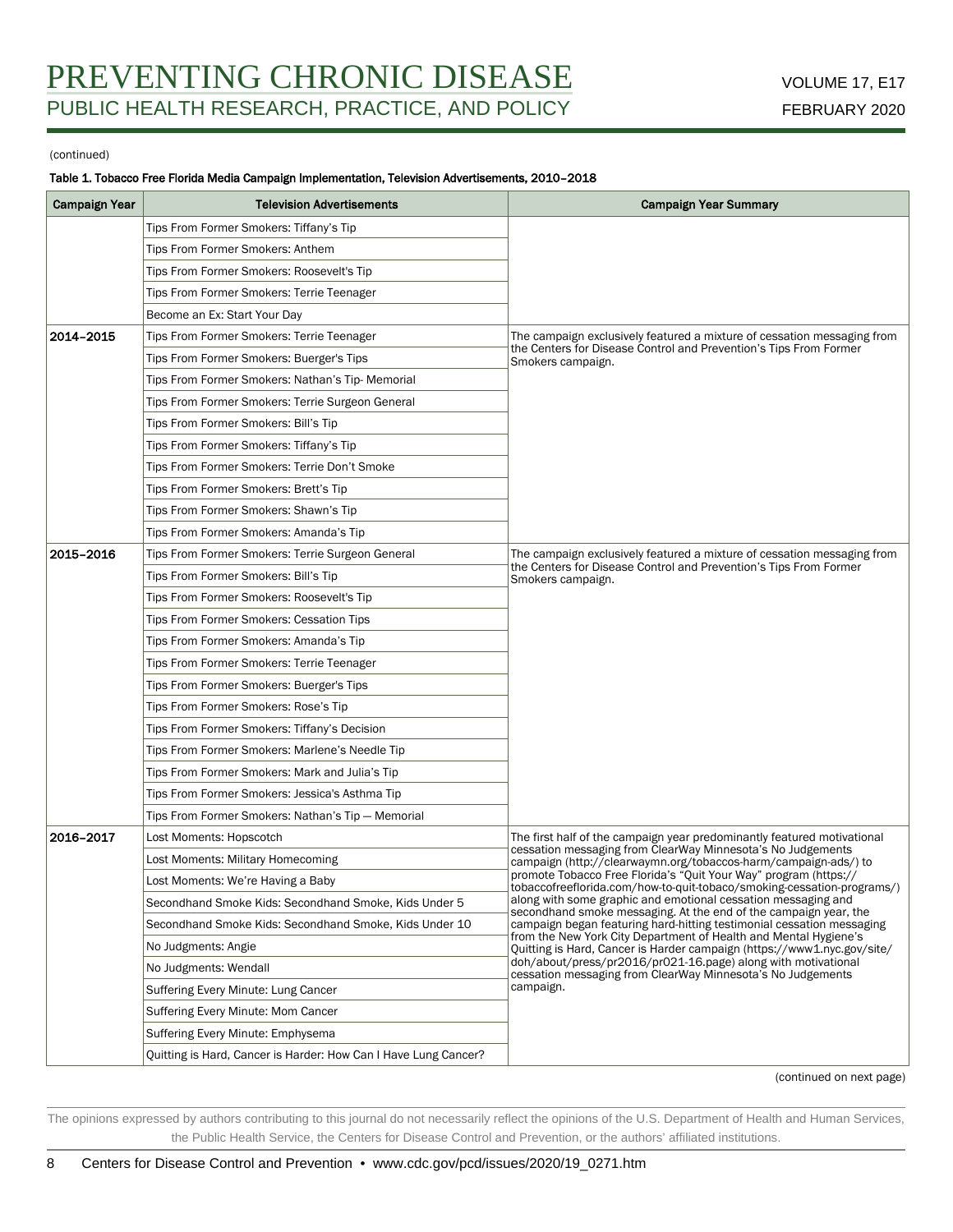#### (continued)

### Table 1. Tobacco Free Florida Media Campaign Implementation, Television Advertisements, 2010–2018

| Campaign Year | <b>Television Advertisements</b>                                | <b>Campaign Year Summary</b>                                                                                                                                                                                    |  |  |
|---------------|-----------------------------------------------------------------|-----------------------------------------------------------------------------------------------------------------------------------------------------------------------------------------------------------------|--|--|
|               | Quitting is Hard, Cancer is Harder: Out of My Hands             |                                                                                                                                                                                                                 |  |  |
|               | Quitting is Hard, Cancer is Harder: Field of Radiation          |                                                                                                                                                                                                                 |  |  |
|               | Quitting is Hard, Cancer is Harder: Is it Going to Come Back?   |                                                                                                                                                                                                                 |  |  |
| 2017-2018     | Quitting is Hard, Cancer is Harder: How Can I Have Lung Cancer? | The first quarter of the campaign year continued to feature hard-hitting                                                                                                                                        |  |  |
|               | Quitting is Hard, Cancer is Harder: Out of My Hands             | testimonial cessation messaging from the New York City Department of<br>Health and Mental Hygiene's Quitting is Hard, Cancer is Harder campaign                                                                 |  |  |
|               | Ouitting is Hard, Cancer is Harder: Field of Radiation          | and messaging from ClearWay Minnesota's No Judgments campaign. In<br>the second quarter of the campaign year, the campaign switched from the                                                                    |  |  |
|               | Quitting is Hard, Cancer is Harder: Is it Going to Come Back?   | Quitting is Hard, Cancer is Harder campaign to hard-hitting testimonial<br>messaging from the Center for Disease Control and Prevention's Tips From                                                             |  |  |
|               | No Judgments: Angie                                             | Former Smokers campaign. In the spring of 2018, Tobacco Free Florida<br>launched original motivational advertising from The Reasons campaign<br>(https://tobaccofreeflorida.com/reasons-quit-smoking-stories/). |  |  |
|               | No Judgments: Wendall                                           |                                                                                                                                                                                                                 |  |  |
|               | Tips From Former Smokers: Terrie Teenager                       |                                                                                                                                                                                                                 |  |  |
|               | Tips From Former Smokers: Amanda's Tip                          |                                                                                                                                                                                                                 |  |  |
|               | Tips From Former Smokers: Brian's Heart Attack Tip              |                                                                                                                                                                                                                 |  |  |
|               | Tips From Former Smokers: Roosevelt's Tip                       |                                                                                                                                                                                                                 |  |  |
|               | Tips From Former Smokers: Rebecca's Tip                         |                                                                                                                                                                                                                 |  |  |
|               | The Reasons: Christy                                            |                                                                                                                                                                                                                 |  |  |
|               | The Reasons: Robert                                             |                                                                                                                                                                                                                 |  |  |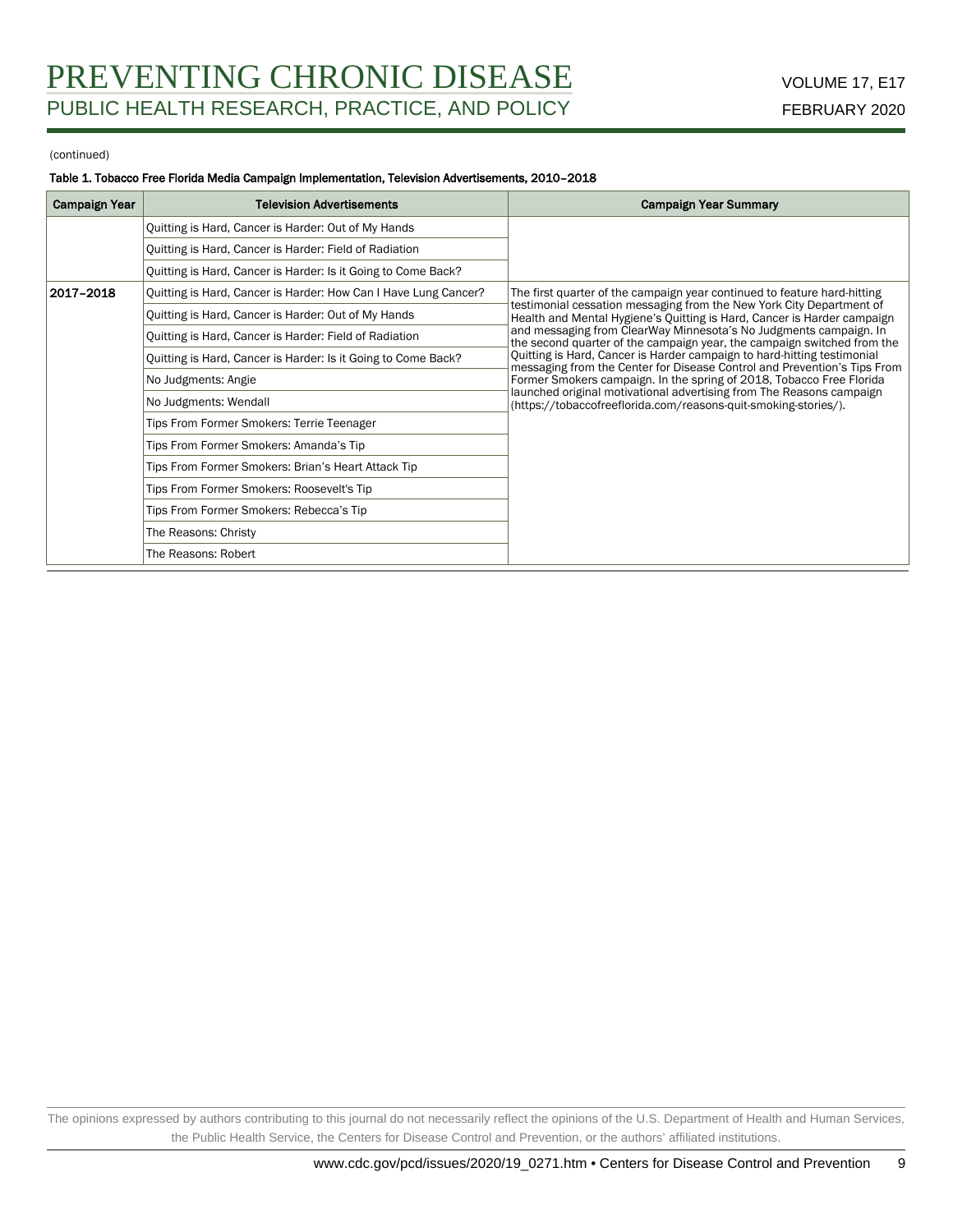### Table 2. Characteristics of Analysis Sample of Adult Florida Smokers Aged 18 or Older (N = 5,418), Florida Adult Tobacco Survey, 2011-2018<sup>a</sup>

| Characteristic                            | $\mathsf{n}$ | Unweighted % (SD) | Weighted % (SD) |  |  |  |
|-------------------------------------------|--------------|-------------------|-----------------|--|--|--|
| <b>Sex</b>                                |              |                   |                 |  |  |  |
| Male                                      | 2,815        | 52.0 (50.0)       | 58.2 (49.3)     |  |  |  |
| Female                                    | 2,603        | 48.0 (50.0)       | 41.8 (49.3)     |  |  |  |
| Age, y                                    |              |                   |                 |  |  |  |
| $18 - 24$                                 | 571          | 10.5(30.7)        | 10.9(31.2)      |  |  |  |
| $25 - 34$                                 | 822          | 15.2 (35.9)       | 19.6 (39.7)     |  |  |  |
| $35 - 54$                                 | 2,025        | 37.4 (48.4)       | 43.0 (49.5)     |  |  |  |
| ≥55                                       | 2,000        | 36.9(48.3)        | 26.5 (44.1)     |  |  |  |
| Race/ethnicity                            |              |                   |                 |  |  |  |
| Non-Hispanic white                        | 3,691        | 68.1 (46.6)       | 67.5 $(46.8)$   |  |  |  |
| Non-Hispanic black                        | 460          | 8.5(27.9)         | 10.9(31.2)      |  |  |  |
| Hispanic                                  | 847          | 15.6 (36.3)       | 17.6(38.1)      |  |  |  |
| Non-Hispanic other                        | 420          | 7.8(26.7)         | 4.0(19.5)       |  |  |  |
| Education                                 |              |                   |                 |  |  |  |
| Some high school                          | 577          | 10.6(30.9)        | 22.3(41.6)      |  |  |  |
| High school graduate                      | 1,690        | 31.2(46.3)        | 34.6 (47.6)     |  |  |  |
| Some college                              | 1,891        | 34.9 (47.7)       | 30.7(46.1)      |  |  |  |
| College degree or more                    | 1,260        | 23.3(42.3)        | 12.3 (32.9)     |  |  |  |
| Employment                                |              |                   |                 |  |  |  |
| Employed                                  | 2,782        | 51.3(50.0)        | 51.8(50.0)      |  |  |  |
| Not employed                              | 2,636        | 48.7 (50.0)       | 48.2 (50.0)     |  |  |  |
| Annual household income <sup>b</sup> , \$ |              |                   |                 |  |  |  |
| $<$ 10,000                                | 477          | 9.6(29.5)         | 11.8(32.3)      |  |  |  |
| 10,000-19,999                             | 855          | 17.3(37.8)        | 19.7 (39.8)     |  |  |  |
| 20,000-49,999                             | 2,018        | 40.7 (49.1)       | 41.7 (49.3)     |  |  |  |
| ≥50,000                                   | 1,606        | 32.4(46.8)        | 26.7 (44.3)     |  |  |  |
| Children in the household aged <18 y      |              |                   |                 |  |  |  |
| Yes                                       | 1,689        | 31.2(46.3)        | 35.2 (47.8)     |  |  |  |
| No                                        | 3,729        | 68.8 (46.3)       | 64.8 (47.8)     |  |  |  |

Abbreviation: SD, standard deviation.

<sup>a</sup> Florida Adult Tobacco Survey, 2011-2018 (13).

 $<sup>b</sup>$  Because of nonresponse, n = 4,956.</sup>